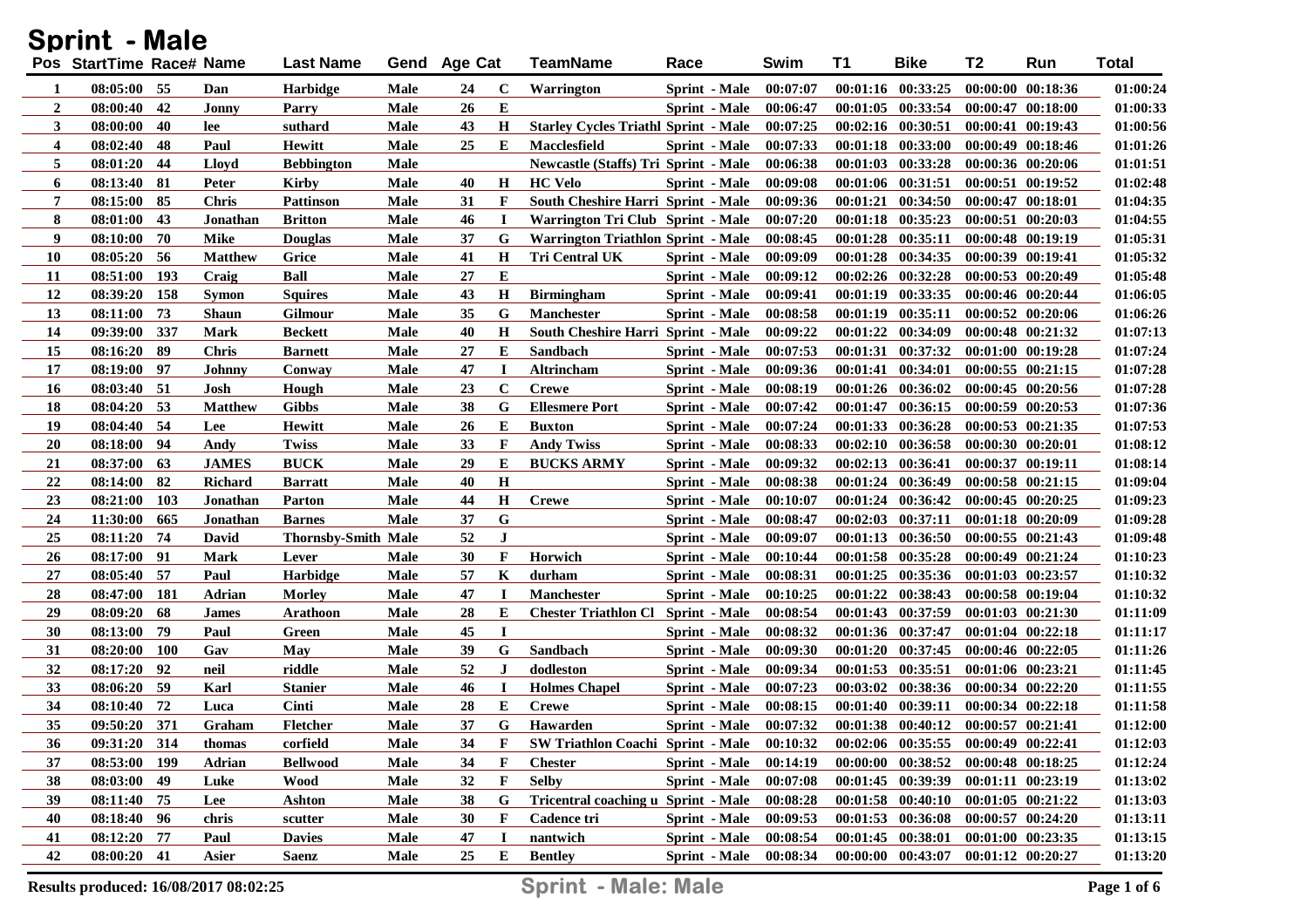|    | Pos StartTime Race# Name |            |                 | <b>Last Name</b>  |      | Gend Age Cat |             | <b>TeamName</b>                           | Race                          | Swim     | T1       | <b>Bike</b>                                 | T2                    | Run                   | <b>Total</b> |
|----|--------------------------|------------|-----------------|-------------------|------|--------------|-------------|-------------------------------------------|-------------------------------|----------|----------|---------------------------------------------|-----------------------|-----------------------|--------------|
| 43 | 08:42:40 168             |            | Peter           | <b>Bennett</b>    | Male | 47           | 1           |                                           | Sprint - Male                 | 00:10:44 |          | 00:01:45 00:39:04                           |                       | 00:01:10 00:20:54     | 01:13:37     |
| 44 | 08:18:20 95              |            | <b>Tom</b>      | <b>Carnes</b>     | Male | 31           | $\mathbf F$ | <b>Stoke on Trent</b>                     | Sprint - Male                 | 00:09:20 |          | $00:01:57$ $00:39:50$                       |                       | $00:00:50$ $00:22:00$ | 01:13:57     |
| 45 | 08:55:40                 | 207        | Richard         | <b>Willis</b>     | Male | 28           | Е           | <b>Manchester</b>                         | Sprint - Male                 | 00:10:27 |          | 00:02:07 00:39:53                           |                       | 00:00:52 00:20:54     | 01:14:13     |
| 46 | 08:51:20                 | 194        | <b>Robert</b>   | Carter            | Male | 33           | F           | <b>Stoke on trent</b>                     | Sprint - Male                 | 00:09:46 |          | $00:02:05$ $00:40:20$                       |                       | $00:01:05$ $00:21:15$ | 01:14:31     |
| 47 | 08:38:40                 | 156        | <b>Matt</b>     | Cronshaw          | Male | 44           | $\mathbf H$ | <b>WIRRAL</b>                             | Sprint - Male                 | 00:09:55 |          | 00:01:59 00:37:43                           |                       | $00:01:40$ $00:23:22$ | 01:14:39     |
| 48 | 09:01:00                 | 223        | <b>Steve</b>    | Fernyhough        | Male | 36           | G           | chester                                   | Sprint - Male                 | 00:10:04 |          | 00:01:59 00:39:19                           |                       | 00:01:29 00:21:54     | 01:14:45     |
| 49 | 08:16:40                 | - 90       | <b>Robert</b>   | <b>Burns</b>      | Male | 31           | $\mathbf F$ | <b>Buckley</b>                            | Sprint - Male                 | 00:08:41 |          | 00:02:11 00:40:05                           |                       | 00:01:10 00:22:56     | 01:15:03     |
| 50 | 09:54:40                 | 384        | Les             | Tams              | Male | 56           | K           | <b>TRI-SKWAD</b>                          | Sprint - Male                 | 00:10:26 |          | 00:01:28 00:39:33                           |                       | 00:01:00 00:22:37     | 01:15:04     |
| 51 | 08:52:00                 | 196        | Paul            | Lindsay           | Male | 37           | G           | <b>Eccleston</b>                          | Sprint - Male                 | 00:10:00 |          | 00:02:19 00:39:39                           |                       | 00:01:27 00:21:42     | 01:15:07     |
| 52 | 08:10:20                 | 71         | David           | McCabe            | Male | 26           | Е           | Macclesfield                              | Sprint - Male                 | 00:10:14 |          | $00:02:42$ $00:40:10$                       |                       | 00:00:52 00:21:10     | 01:15:08     |
| 53 | 08:20:40                 | <b>102</b> | <b>Martin</b>   | <b>Phillips</b>   | Male | 51           | J           | <b>South Cheshire Harri Sprint - Male</b> |                               | 00:10:56 |          | 00:02:08 00:38:38                           |                       | 00:00:52 00:22:38     | 01:15:12     |
| 54 | 08:45:20                 | 176        | <b>Byron</b>    | Hardin            | Male | 33           | F           | <b>Chester</b>                            | <b>Sprint</b> - Male          | 00:10:03 |          | 00:01:51 00:38:21                           |                       | 00:01:06 00:24:01     | 01:15:22     |
| 55 | 08:39:00                 | 157        | conor           | montgomery        | Male | 32           | $\mathbf F$ | mytholmroyd                               | <b>Sprint</b> - Male          | 00:09:00 |          | 00:02:37 00:39:13                           |                       | 00:00:47 00:23:56     | 01:15:33     |
| 56 | 08:56:00                 | 208        | Paul            | Lewis             | Male | 53           | J           | Warrington Tri Club Sprint - Male         |                               | 00:13:53 |          | 00:01:54 00:35:49                           |                       | 00:01:06 00:22:57     | 01:15:39     |
| 57 | 08:07:00                 | 61         | richard         | waring            | Male | 45           | $\mathbf I$ | Ellesmere port                            | Sprint - Male                 | 00:08:23 |          | 00:02:55 00:41:35                           |                       | $00:00:38$ $00:22:10$ | 01:15:41     |
| 58 | 08:51:40                 | 195        | <b>Stephen</b>  | <b>Moxley</b>     | Male |              |             | <b>Tarporley</b>                          | <b>Sprint</b> - Male          | 00:12:35 |          | $00:00:00$ $00:41:02$                       |                       | $00:01:05$ $00:21:04$ | 01:15:46     |
| 59 | 08:16:00                 | 88         | <b>Thomas</b>   | Thornton          | Male | 27           | Е           | Liverpool                                 | <b>Sprint</b> - Male          | 00:08:53 |          | $00:02:11$ $00:37:40$                       |                       | 00:00:56 00:26:07     | 01:15:47     |
| 60 | 08:19:20                 | - 98       | <b>Dominic</b>  | <b>Devaney</b>    | Male | 47           | I           | Middlewich                                | <b>Sprint</b> - Male          | 00:09:18 |          | 00:01:41 00:39:28                           |                       | 00:00:00 00:25:23     | 01:15:50     |
| 61 | 08:46:20                 | 179        | Dean            | Golba             | Male | 30           | $\mathbf F$ | <b>Newton-le-Willows</b>                  | <b>Sprint</b> - Male          | 00:11:16 |          | 00:02:05 00:37:51                           |                       | 00:01:19 00:23:32     | 01:16:03     |
| 62 | 08:43:40                 | 171        | <b>Michael</b>  | Reardon           | Male | 27           | Е           | Whitchurch Tri Club Sprint - Male         |                               | 00:08:51 |          | $00:01:48$ $00:40:00$                       |                       | 00:00:59 00:24:34     | 01:16:12     |
| 63 | 09:21:20                 | 284        | <b>Mark</b>     | Flanagan          | Male | 55           | K           | <b>Chester</b>                            | Sprint - Male                 | 00:11:02 | 00:01:37 | 00:41:16                                    |                       | 00:00:30 00:21:49     | 01:16:14     |
| 64 | 08:58:40                 | 216        | Carl            | <b>Farrow</b>     | Male | 50           | J           | <b>Cancer Research UK Sprint - Male</b>   |                               | 00:11:56 |          | 00:00:13 00:39:35                           |                       | 00:01:06 00:24:01     | 01:16:25     |
| 65 | 08:54:00                 | 202        | <b>Tony</b>     | Farrall           | Male | 30           | $\mathbf F$ | Warrington                                | <b>Sprint</b> - Male          | 00:13:28 |          | 00:03:15 00:38:54                           |                       | $00:01:05$ $00:19:44$ | 01:16:26     |
| 66 | 08:06:40                 | 60         | <b>Matt</b>     | Evans             | Male | 33           | $\mathbf F$ | <b>Nantwich</b>                           | <b>Sprint</b> - Male          | 00:08:13 |          | 00:01:49 00:38:24                           |                       | 00:00:59 00:27:08     | 01:16:33     |
| 67 | 08:49:40                 | 189        | Ian             | Laing             | Male | 61           | L           |                                           | Sprint - Male                 | 00:09:41 |          | $00:01:55$ $00:39:04$                       |                       | 00:00:49 00:25:13     | 01:16:42     |
| 68 | 09:17:40                 | 273        | Rhydian         | Stock             | Male | 37           | G           | <b>Doncaster</b>                          | Sprint - Male                 | 00:12:17 |          | 00:02:36 00:39:21                           |                       | 00:00:53 00:21:40     | 01:16:47     |
| 69 | 09:32:20                 | 317        | Adam            | Ball              | Male | 25           | Е           | <b>Manchester</b>                         | Sprint - Male                 | 00:09:59 |          | 00:03:35 00:39:47                           |                       | 00:01:24 00:22:32     | 01:17:17     |
| 70 | 08:42:20                 | 242        | Damian          | <b>McAuley</b>    | Male | 43           | $\mathbf H$ |                                           | Sprint - Male                 | 00:10:07 |          | 00:00:00 00:41:56                           |                       | 00:00:58 00:24:17     | 01:17:18     |
| 71 | 09:41:20                 | 344        | Mark            | Donaghy           | Male | 38           | G           | Wirral                                    | Sprint - Male                 | 00:11:34 |          | 00:04:33 00:46:25                           |                       | 00:02:33 00:12:20     | 01:17:25     |
| 72 | 09:49:20                 | 368        | <b>Shane</b>    | Lee               | Male | 35           | G           | <b>SLPT</b>                               | Sprint - Male                 | 00:06:25 |          | $00:04:27$ $00:43:52$                       |                       | 00:00:47 00:21:59     | 01:17:30     |
| 73 | 08:40:40                 | 162        | Lawrence        | <b>Boswell</b>    | Male | 55           | K           | Oldham                                    | Sprint - Male                 | 00:11:05 |          | 00:01:58 00:39:57                           |                       | 00:00:53 00:23:46     | 01:17:39     |
| 74 | 08:57:00                 | 211        | Lawrence        | Kelly             | Male | 42           | $\mathbf H$ | <b>Stockport</b>                          | <b>Sprint</b> - Male          |          |          |                                             |                       | 00:00:42 00:25:27     | 01:17:43     |
| 75 | 08:22:20                 | 107        | <b>Chris</b>    | Burns             | Male | 35           | G           | <b>Cancer Research UK Sprint - Male</b>   |                               | 00:10:36 |          | $00:02:04$ $00:41:55$                       |                       | 00:00:39 00:22:39     | 01:17:53     |
| 76 | 08:49:20                 | 188        | <b>Benedict</b> | Turner            | Male | 26           | Е           | <b>Cancer Research UK Sprint - Male</b>   |                               | 00:09:46 |          | $00:02:29$ $00:38:40$                       |                       | 00:01:04 00:26:09     | 01:18:08     |
| 77 | 09:38:20                 | 335        | <b>Martin</b>   | Packham           | Male | 43           | $\mathbf H$ | <b>Nantwich</b>                           | <b>Sprint</b> - Male          | 00:14:18 |          | $00:03:05$ $00:39:52$                       |                       | 00:00:56 00:20:00     | 01:18:11     |
| 78 | 08:53:40                 | <b>201</b> | <b>Matthew</b>  | Gower             | Male | 38           | G           | Nantwich                                  | <b>Sprint - Male</b> 00:11:00 |          |          | 00:01:58 00:40:26 00:01:23 00:23:25         |                       |                       | 01:18:12     |
| 79 | $08:54:20$ 203           |            | Tom             | <b>Brookshaw</b>  | Male | 35           | G           | <b>Nantwich</b>                           | Sprint - Male 00:10:35        |          |          | $00:02:56$ $00:41:26$ $00:00:52$ $00:22:26$ |                       |                       | 01:18:15     |
| 80 | 09:03:40 231             |            | Julian          | <b>Clarke</b>     | Male | 45           | 1           | <b>Chester</b>                            | <b>Sprint</b> - Male          | 00:11:03 |          | $00:02:02$ $00:43:33$                       | $00:01:06$ $00:20:35$ |                       | 01:18:19     |
| 81 | $08:02:20$ 47            |            | <b>Steve</b>    | <b>Stuthridge</b> | Male | 45           | <b>I</b>    | Wirral                                    | <b>Sprint</b> - Male          | 00:13:06 |          | $00:02:34$ $00:37:41$                       | 00:01:19 00:23:53     |                       | 01:18:33     |
| 82 | 08:47:20 182             |            | <b>Robert</b>   | Kidd              | Male | 69           | М           | North Shropshire Wh Sprint - Male         |                               | 00:10:23 |          | 00:01:32 00:37:47                           | 00:01:01 00:27:52     |                       | 01:18:35     |
| 83 | $08:15:40$ 87            |            | Gareth          | Hine              | Male | 34           | F           | <b>Alderley Edge</b>                      | <b>Sprint</b> - Male          | 00:09:00 |          | $00:02:16$ $00:40:58$                       | 00:01:16 00:25:09     |                       | 01:18:39     |
| 84 | 09:12:20 257             |            | <b>Simon</b>    | <b>Parker</b>     | Male | 57           | K           | Knutsford                                 | <b>Sprint</b> - Male          | 00:10:58 |          | 00:03:33 00:41:19 00:01:51 00:20:59         |                       |                       | 01:18:40     |
| 85 | 08:22:00 106             |            | james           | holloway          | Male | 42           | H           | Bury                                      | Sprint - Male                 | 00:08:54 |          | 00:02:47 00:41:21 00:01:18 00:24:34         |                       |                       | 01:18:54     |
|    |                          |            |                 |                   |      |              |             |                                           |                               |          |          |                                             |                       |                       |              |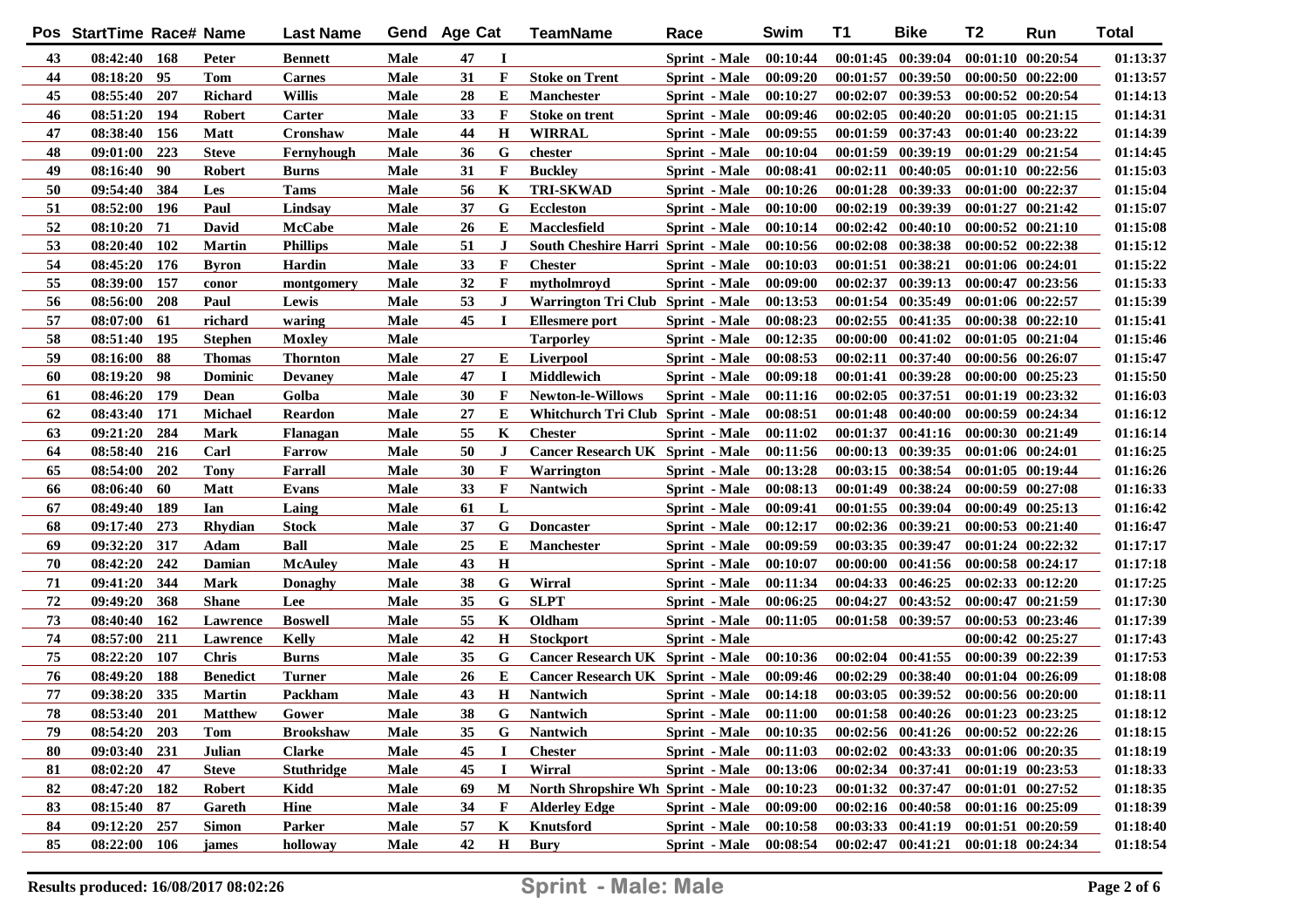|            | Pos StartTime Race# Name |     |                | <b>Last Name</b>   | Gend | <b>Age Cat</b> |              | TeamName                                  | Race                 | Swim     | T1       | <b>Bike</b>                         | T2                    | Run                   | <b>Total</b> |
|------------|--------------------------|-----|----------------|--------------------|------|----------------|--------------|-------------------------------------------|----------------------|----------|----------|-------------------------------------|-----------------------|-----------------------|--------------|
| 86         | 08:47:40 183             |     | Jamie          | <b>Hillman</b>     | Male | 37             | G            | <b>Nantwich</b>                           | Sprint - Male        | 00:08:24 |          | $00:03:03$ $00:43:48$               |                       | 00:01:33 00:22:31     | 01:19:19     |
| 87         | 09:15:00                 | 265 | George         | Warrender          | Male | 22             | $\mathbf C$  | <b>Plymouth</b>                           | Sprint - Male        | 00:10:26 |          | $00:02:10$ $00:40:13$               |                       | $00:00:44$ $00:25:50$ | 01:19:23     |
| 88         | 09:22:00                 | 286 | David          | <b>Penney</b>      | Male | 40             | $\mathbf H$  | <b>Widnes</b>                             | Sprint - Male        | 00:12:08 |          | $00:02:21$ $00:41:09$               | $00:00:57$ $00:22:58$ |                       | 01:19:33     |
| 89         | 08:44:20                 | 173 | kevin          | yeates             | Male | 59             | K            | crewe                                     | Sprint - Male        | 00:10:30 |          | 00:02:14 00:40:58                   | $00:00:53$ $00:25:13$ |                       | 01:19:48     |
| 90         | 09:01:20                 | 224 | <b>Neil</b>    | Coulson            | Male | 36             | G            | <b>Meols</b>                              | Sprint - Male        | 00:10:17 |          | 00:02:57 00:41:27                   |                       | 00:01:15 00:23:54     | 01:19:50     |
| 91         | 08:09:00                 | 67  | <b>Harry</b>   | <b>Price</b>       | Male | 22             | $\mathbf C$  | <b>Nantwich</b>                           | Sprint - Male        | 00:08:44 |          | 00:02:34 00:43:55                   |                       | 00:01:12 00:23:30     | 01:19:55     |
| 92         | 09:41:40                 | 345 | <b>Robert</b>  | Chapman            | Male | 27             | E            | <b>Crewe</b>                              | Sprint - Male        | 00:16:07 |          | $00:00:00$ $00:40:09$               |                       | 00:01:30 00:22:12     | 01:19:58     |
| 93         | 08:49:00                 | 187 | <b>Andrew</b>  | Quentin            | Male | 38             | G            | <b>Andrew Quentin</b>                     | Sprint - Male        | 00:10:13 |          | $00:01:59$ $00:40:43$               | 00:01:47 00:25:29     |                       | 01:20:11     |
| 94         | 08:59:40                 | 219 | Dave           | <b>Pipe</b>        | Male | 33             | F            | <b>Cancer Research UK Sprint - Male</b>   |                      | 00:10:26 |          | $00:02:03$ $00:41:40$               |                       | 00:00:57 00:25:09     | 01:20:15     |
| 95         | 09:23:40                 | 291 | <b>Derek</b>   | <b>Bloor</b>       | Male | 54             | $\mathbf{J}$ | <b>Crewe</b>                              | <b>Sprint</b> - Male | 00:12:54 |          | 00:02:46 00:38:48                   | 00:01:09 00:24:41     |                       | 01:20:18     |
| 96         | 08:04:00                 | 52  | <b>Darren</b>  | <b>Jones</b>       | Male | 39             | G            | <b>Manchester Sharks</b>                  | Sprint - Male        | 00:07:37 |          | $00:02:53$ $00:44:31$               | 00:00:44 00:24:38     |                       | 01:20:23     |
| 97         | 09:10:20                 | 251 | Paul           | Macdonald          | Male | 51             | J            | <b>Stockport</b>                          | Sprint - Male        | 00:09:59 |          | 00:02:24 00:44:17                   |                       | 00:00:46 00:22:59     | 01:20:25     |
| 98         | 08:53:20                 | 200 | Gary           | <b>Chambers</b>    | Male | 57             | K            | <b>Ellesmere Port</b>                     | Sprint - Male        | 00:10:28 |          | 00:03:21 00:42:44                   |                       | 00:01:47 00:22:06     | 01:20:26     |
| 99         | 09:05:20                 | 236 | Keith          | Beard              | Male | 58             | K            | <b>Liverpool</b>                          | <b>Sprint</b> - Male | 00:11:19 |          | 00:03:01 00:40:18                   |                       | 00:01:47 00:24:18     | 01:20:43     |
| 100        | 08:21:20                 | 104 | <b>Dereck</b>  | <b>Burford</b>     | Male | 42             | $\mathbf H$  | <b>Dereck Burford</b>                     | <b>Sprint</b> - Male | 00:15:03 |          | 00:02:07 00:38:38                   |                       | $00:00:43$ $00:24:15$ | 01:20:46     |
| 101        | 09:02:40                 | 228 | <b>Stephen</b> | Maxfield           | Male | 47             | $\mathbf I$  | stoke-on trent                            | Sprint - Male        | 00:12:16 |          | 00:02:55 00:39:56                   |                       | 00:01:20 00:24:33     | 01:21:00     |
| 102        | 08:02:00                 | 46  | Craig          | Jones              | Male | 37             | G            | <b>Manchester Sharks</b>                  | <b>Sprint</b> - Male | 00:07:27 |          | 00:02:13 00:46:29                   |                       | 00:00:34 00:24:33     | 01:21:16     |
| 103        | 08:39:40                 | 159 | <b>Simon</b>   | <b>Tilslev</b>     | Male | 25             | E            | <b>Liverpool</b>                          | <b>Sprint</b> - Male | 00:09:44 |          | 00:02:14 00:41:29                   |                       | 00:01:09 00:26:43     | 01:21:19     |
| 104        | 08:54:40                 | 204 | David          | Smith              | Male | 44             | $\mathbf H$  | <b>BIRKENHEAD</b>                         | <b>Sprint</b> - Male | 00:09:18 |          | 00:03:26 00:43:19                   |                       | 00:00:59 00:24:19     | 01:21:21     |
| 105        | 09:11:20                 | 254 | <b>Daniel</b>  | Atherton           | Male | 32             | $\mathbf F$  | Altrincham                                | <b>Sprint</b> - Male | 00:12:44 | 00:02:57 | 00:41:06                            |                       | $00:01:15$ $00:23:32$ | 01:21:34     |
| 106        | 08:42:00                 | 166 | phil           | <b>Catton</b>      | Male | 62             | L            | <b>Welsh Dragons</b>                      | <b>Sprint</b> - Male | 00:11:30 |          | 00:01:46 00:39:08                   | 00:00:52 00:28:21     |                       | 01:21:37     |
| 107        | 09:46:40                 | 360 | paul           | lucey              | Male | 26             | E            | manchester                                | <b>Sprint</b> - Male | 00:10:56 |          | $00:01:52$ $00:41:49$               |                       | 00:00:40 00:26:24     | 01:21:41     |
| 108        | 08:21:40                 | 105 | David          | Marshall           | Male |                |              | <b>Chester</b>                            | <b>Sprint</b> - Male | 00:11:37 |          | $00:02:26$ $00:43:23$               |                       | 00:01:32 00:22:54     | 01:21:52     |
| 109        | 09:33:00                 | 319 | <b>Stephen</b> | <b>Reilly</b>      | Male | 17             | B            | Rochdale tri club                         | <b>Sprint</b> - Male | 00:13:04 |          | $00:01:38$ $00:43:47$               |                       | 00:00:47 00:23:07     | 01:22:23     |
| <b>110</b> | 08:19:40                 | 99  | Danny          | Norris             | Male | 36             | G            | <b>Manchester</b>                         | Sprint - Male        | 00:09:00 |          | $00:02:50$ $00:44:25$               |                       | 00:01:18 00:24:54     | 01:22:27     |
| <b>111</b> | 09:46:20                 | 359 | John           | <b>Braithwaite</b> | Male | 23             | $\mathbf C$  | <b>Stoke On Trent</b>                     | Sprint - Male        | 00:10:24 |          | 00:03:41 00:44:12                   |                       | 00:00:44 00:23:34     | 01:22:35     |
| 112        | 08:43:20                 | 170 | dean           | walsh              | Male | 40             | $\mathbf H$  | <b>Liverpool</b>                          | Sprint - Male        | 00:12:48 |          | $00:02:11$ $00:43:45$               |                       | 00:01:18 00:22:43     | 01:22:45     |
| 113        | 08:56:20                 | 209 | <b>Philip</b>  | Wardle             | Male | 59             | K            | Oldham                                    | Sprint - Male        | 00:09:11 | 00:02:12 | 00:42:32                            |                       | 00:00:47 00:28:06     | 01:22:48     |
| 114        | 09:02:00                 | 226 | <b>Darren</b>  | Thompson           | male | 50             | J            | Prestatyn                                 | <b>Sprint</b> - Male | 00:08:34 | 00:02:07 | 00:43:13                            |                       | 00:01:09 00:27:48     | 01:22:51     |
| 115        | 11:05:00                 | 585 | Andy           | Large              | Male | 43             | $\mathbf H$  | <b>Stoke-on-Trent</b>                     | Sprint - Male        | 00:09:31 | 00:03:53 | 00:42:31                            |                       | 00:00:37 00:26:23     | 01:22:55     |
| 116        | 08:48:00                 | 184 | Francisco      | <b>Macedo</b>      | Male | 27             | E            | <b>Cancer Research UK Sprint - Male</b>   |                      | 00:11:09 | 00:02:21 | 00:46:55                            |                       | 00:00:37 00:22:24     | 01:23:26     |
| 117        | 08:03:20                 | 50  | Aaron          | <b>Hussey</b>      | Male | 39             | G            | <b>Stoke-on-Trent</b>                     | <b>Sprint</b> - Male | 00:08:14 |          | 00:04:20 00:43:29                   |                       | 00:01:20 00:26:13     | 01:23:36     |
| 118        | 08:57:20                 | 212 | <b>Scott</b>   | <b>Palfrey</b>     | Male | 41             | $\mathbf H$  |                                           | Sprint - Male        | 00:08:34 |          | 00:03:22 00:42:04                   |                       | 00:01:36 00:28:05     | 01:23:41     |
| 119        | 09:05:00                 | 235 | Ian            | <b>Hiley</b>       | Male | 39             | G            | <b>NSPCC</b>                              | <b>Sprint</b> - Male | 00:10:47 | 00:02:37 | 00:42:54                            |                       | 00:01:23 00:26:16     | 01:23:57     |
| 120        | 08:58:20                 | 215 | Dave           | Johnson            | Male | 45             | $\bf{I}$     | <b>Crewe</b>                              | Sprint - Male        | 00:11:49 |          | $00:02:25$ $00:39:51$               |                       | 00:01:08 00:28:48     | 01:24:01     |
| 121        | 09:00:00 220             |     | Dan            | <b>Brizell</b>     | Male | 40             | Н            | Cancer Research UK Sprint - Male          |                      | 00:11:48 |          | $00:02:52$ $00:43:03$               | $00:01:08$ $00:25:13$ |                       | 01:24:04     |
| 122        | 09:03:00 229             |     | <b>Ashley</b>  | <b>Kirkham</b>     | Male | 41             | $\mathbf H$  | <b>Black Country Triath Sprint - Male</b> |                      | 00:10:28 |          | 00:02:08 00:44:26 00:00:53 00:26:28 |                       |                       | 01:24:23     |
| 123        | 08:08:00                 | 64  | <b>Matthew</b> | Asher              | Male | 28             | Е            | Romilev                                   | <b>Sprint</b> - Male | 00:10:31 |          | $00:02:13$ $00:48:56$               |                       | 00:00:49 00:21:56     | 01:24:25     |
| 124        | 09:04:20 233             |     | Paul           | O'Donoghue         | Male | 39             | G            | Altrincham                                | <b>Sprint</b> - Male | 00:11:36 |          | $00:03:15$ $00:44:53$               | 00:01:14 00:23:35     |                       | 01:24:33     |
| 125        | 09:19:40 279             |     | <b>OMAR</b>    | <b>ALRAWI</b>      | Male | 44             | $\mathbf H$  | Wirral                                    | <b>Sprint</b> - Male | 00:11:43 |          | $00:02:39$ $00:42:52$               | $00:02:02$ $00:25:24$ |                       | 01:24:40     |
| 126        | 08:43:00 169             |     | chris          | hughes             | Male | 58             | K            | <b>Tottington Tri Team Sprint - Male</b>  |                      | 00:11:05 |          | 00:03:41 00:41:05                   | $00:01:51$ $00:27:12$ |                       | 01:24:54     |
| 127        | 09:22:40 288             |     | paul           | armitage           | Male | 57             | K            | sheffield                                 | <b>Sprint</b> - Male | 00:13:45 |          | $00:01:30$ $00:43:56$               | 00:01:06 00:24:41     |                       | 01:24:58     |
| 128        | 08:12:40 78              |     | <b>Robert</b>  | Worthington        | Male | 59             | $\mathbf K$  | Nantwich                                  | Sprint - Male        | 00:08:43 |          | $00:02:28$ $00:43:11$               | $00:01:21$ $00:29:18$ |                       | 01:25:01     |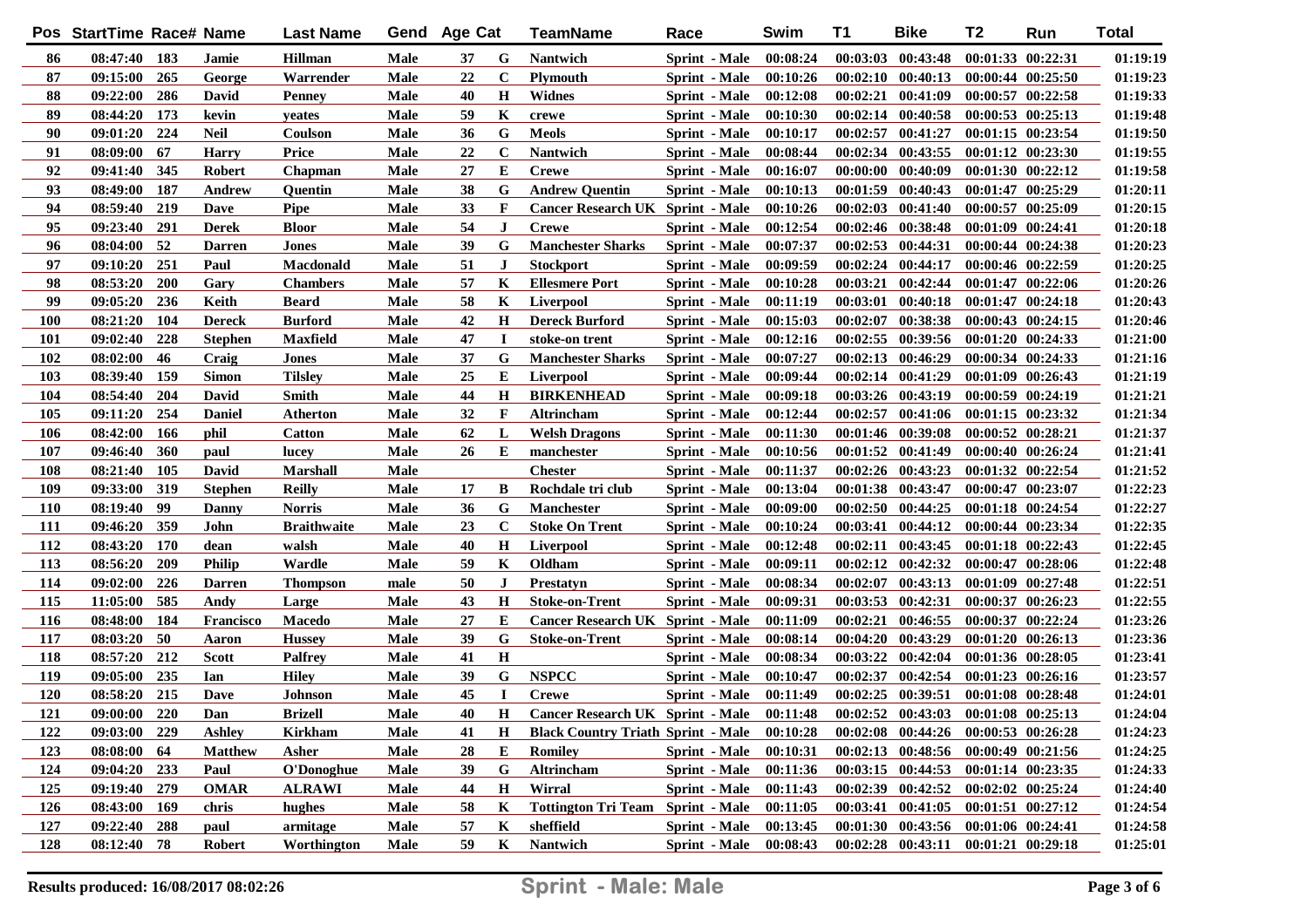|     | Pos StartTime Race# Name |     |                    | <b>Last Name</b> | Gend | Age Cat |              | TeamName                                | Race                 | Swim     | T1       | <b>Bike</b>                         | T <sub>2</sub> | Run                   | <b>Total</b> |
|-----|--------------------------|-----|--------------------|------------------|------|---------|--------------|-----------------------------------------|----------------------|----------|----------|-------------------------------------|----------------|-----------------------|--------------|
| 129 | 08:13:20 80              |     | <b>Matt</b>        | <b>Bailey</b>    | Male | 33      | F            | <b>High Peak Tri Club</b>               | Sprint - Male        | 00:08:51 |          | $00:02:38$ $00:43:36$               |                | 00:02:42 00:27:24     | 01:25:11     |
| 130 | 09:10:00                 | 250 | John               | <b>Burke</b>     | Male | 51      | $\bf J$      | <b>Nantwich</b>                         | Sprint - Male        | 00:12:35 |          | $00:02:49$ $00:42:18$               |                | 00:00:58 00:26:38     | 01:25:18     |
| 131 | 09:21:00                 | 283 | <b>Viktoras</b>    | Mogilenko        | Male | 29      | E            | Hounslow                                | Sprint - Male        | 00:12:45 |          | 00:03:11 00:44:37                   |                | $00:01:12$ $00:23:35$ | 01:25:20     |
| 132 | 09:05:40                 | 237 | <b>DAVE</b>        | <b>NAYLOR</b>    | Male | 44      | H            | <b>CHESTER</b>                          | Sprint - Male        | 00:13:15 |          | $00:02:30$ $00:45:24$               |                | $00:00:52$ $00:23:24$ | 01:25:25     |
| 133 | 08:37:20                 | 152 | <b>Simon</b>       | <b>Price</b>     | Male | 41      | H            |                                         | Sprint - Male        | 00:09:29 |          | 00:04:46 00:40:49                   |                | 00:02:01 00:28:29     | 01:25:34     |
| 134 | 09:20:40                 | 282 | <b>Alex</b>        | Eatly            | Male | 32      | F            | Liverpool                               | Sprint - Male        | 00:12:41 |          | 00:02:29 00:45:33                   |                | 00:00:45 00:24:10     | 01:25:38     |
| 135 | 09:31:40                 | 315 | Jonny              | <b>Steel</b>     | Male | 38      | G            | <b>Sowerby Bridge</b>                   | Sprint - Male        | 00:12:41 |          | $00:04:04$ $00:40:32$               |                | 00:02:19 00:26:16     | 01:25:52     |
| 136 | 09:20:00                 | 280 | <b>Brian</b>       | <b>Sheppard</b>  | Male | 52      | $\bf J$      | Wirral                                  | Sprint - Male        | 00:11:12 |          | $00:04:15$ $00:40:43$               |                | 00:01:49 00:28:04     | 01:26:03     |
| 137 | 09:18:00                 | 274 | Zane               | <b>Badham</b>    | Male | 48      | I            |                                         | Sprint - Male        | 00:12:00 |          | $00:02:03$ $00:43:51$               |                | 00:01:46 00:26:26     | 01:26:06     |
| 138 | 08:44:40                 | 174 | darren             | moon             | Male | 31      | F            | <b>Cancer Research UK Sprint - Male</b> |                      | 00:14:23 |          | 00:02:24 00:44:39                   |                | 00:01:21 00:23:21     | 01:26:08     |
| 139 | 09:27:00                 | 301 | <b>Neil</b>        | <b>Stanley</b>   | Male | 50      | $\mathbf{J}$ | <b>Conners Quay</b>                     | Sprint - Male        | 00:16:36 |          | 00:02:22 00:43:11                   |                | 00:01:04 00:23:12     | 01:26:25     |
| 140 | 09:33:20                 | 320 | Craig              | <b>Blundell</b>  | Male | 38      | G            | <b>Warrington</b>                       | Sprint - Male        | 00:15:30 |          | 00:03:20 00:40:39                   |                | 00:01:10 00:25:56     | 01:26:35     |
| 141 | 09:24:40                 | 294 | ben                | grant            | Male |         |              |                                         | <b>Sprint</b> - Male | 00:12:14 |          | 00:02:43 00:45:08                   |                | 00:01:22 00:25:14     | 01:26:41     |
| 142 | 09:19:20                 | 278 | Adam               | <b>Devaney</b>   | Male | 43      | $\mathbf H$  | Warrington                              | <b>Sprint</b> - Male | 00:11:17 |          | 00:04:03 00:40:19                   |                | 00:01:10 00:30:00     | 01:26:49     |
| 143 | 08:22:40                 | 108 | <b>David</b>       | Reid             | Male | 47      | I            | <b>Stoke-on-Trent</b>                   | <b>Sprint</b> - Male | 00:10:18 |          | 00:02:32 00:45:14                   |                | 00:01:06 00:27:52     | 01:27:02     |
| 144 | 09:10:40                 | 252 | <b>Darren</b>      | Ward             | Male | 50      | J            | <b>Kingstone</b>                        | <b>Sprint</b> - Male | 00:11:08 |          | 00:05:20 00:44:29                   |                | 00:02:22 00:23:43     | 01:27:02     |
| 145 | 09:11:00                 | 253 | David              | <b>Roddy</b>     | Male | 49      | I            | <b>Birmingham</b>                       | <b>Sprint</b> - Male | 00:09:58 |          | 00:02:37 00:42:40                   |                | 00:01:48 00:30:08     | 01:27:11     |
| 146 | 09:11:40                 | 255 | <b>Tim</b>         | Farmer           | Male | 39      | G            | <b>Liverpool</b>                        | <b>Sprint</b> - Male | 00:13:53 |          | 00:02:59 00:42:39                   |                | 00:01:59 00:25:42     | 01:27:12     |
| 147 | 09:29:00                 | 307 | Dan                | Loughney         | Male | 33      | F            | Altrincham                              | <b>Sprint</b> - Male | 00:12:14 |          | 00:03:42 00:46:58                   |                | 00:01:43 00:22:47     | 01:27:24     |
| 148 | 08:38:00                 | 154 | <b>Neil</b>        | Kettle           | Male | 36      | G            | Winsford                                | <b>Sprint</b> - Male | 00:10:31 |          | 00:02:50 00:41:41                   |                | 00:01:36 00:31:02     | 01:27:40     |
| 149 | 09:16:00                 | 268 | David              | Woodward         | Male | 43      | $\mathbf H$  | <b>Glossop</b>                          | <b>Sprint</b> - Male | 00:12:36 |          | $00:02:40$ $00:43:42$               |                | 00:00:39 00:28:04     | 01:27:41     |
| 150 | 09:17:20                 | 272 | Paul               | <b>Humphries</b> | Male | 58      | K            | <b>HOOLE VILLAGE</b>                    | <b>Sprint</b> - Male | 00:13:22 |          | 00:04:13 00:42:23                   |                | $00:01:35$ $00:26:20$ | 01:27:53     |
| 151 | 09:17:00                 | 271 | duncan             | dodd-hughes      | Male | 42      | $\mathbf H$  | wirral                                  | <b>Sprint</b> - Male | 00:10:58 | 00:02:49 | 00:42:52                            |                | $00:01:23$ $00:29:52$ | 01:27:54     |
| 152 | 09:38:00                 | 334 | Dean               | <b>Hancox</b>    | Male | 50      | J            | <b>Cancer Research UK Sprint - Male</b> |                      | 00:13:49 |          | $00:04:19$ $00:44:48$               |                | 00:01:24 00:23:35     | 01:27:55     |
| 153 | 09:25:00                 | 295 | Kian               | <b>Ryan</b>      | Male | 34      | $\mathbf F$  |                                         | Sprint - Male        | 00:13:18 |          | $00:02:14$ $00:43:30$               |                | 00:01:47 00:27:08     | 01:27:57     |
| 154 | 09:01:40                 | 225 | Liam               | Blyth            | Male | 36      | G            | <b>West Kirby</b>                       | Sprint - Male        | 00:12:15 | 00:02:22 | 00:46:19                            |                | 00:00:56 00:26:07     | 01:27:59     |
| 155 | 08:59:20                 | 218 | Gareth             | <b>Roberts</b>   | Male | 35      | G            | <b>Cancer Research UK Sprint - Male</b> |                      | 00:10:27 |          | 00:03:18 00:44:24                   |                | 00:01:32 00:28:19     | 01:28:00     |
| 156 | 09:23:00                 | 289 | Dan                | <b>Clynes</b>    | Male | 48      | $\bf{I}$     | Bury                                    | <b>Sprint</b> - Male | 00:11:19 |          | $00:03:23$ $00:44:55$               |                | $00:01:45$ $00:26:43$ | 01:28:05     |
| 157 | 08:08:40                 | 66  | robert             | hepburn          | Male | 67      | M            | newcastle tri staffs                    | <b>Sprint</b> - Male | 00:10:25 |          | $00:02:28$ $00:42:12$               |                | 00:01:49 00:31:18     | 01:28:12     |
| 158 | 09:40:40                 | 342 | <b>Rick</b>        | <b>Taylor</b>    | Male | 44      | H            | <b>Rick</b>                             | <b>Sprint</b> - Male | 00:13:43 | 00:04:08 | 00:46:19                            |                | 00:01:03 00:23:00     | 01:28:13     |
| 159 | 09:50:00                 | 322 | <b>James</b>       | <b>Mately</b>    | Male | 29      | E            | <b>Matley brothers</b>                  | Sprint - Male        | 00:12:37 |          | 00:03:32 00:43:27                   |                | 00:03:41 00:25:02     | 01:28:19     |
| 160 | 09:08:40                 | 246 | Christophe Hesbert |                  | Male |         |              |                                         | <b>Sprint</b> - Male | 00:11:42 |          | 00:02:45 00:43:27                   |                | 00:01:33 00:29:03     | 01:28:30     |
| 161 | 09:24:00                 | 292 | <b>Alex</b>        | Orange           | Male | 34      | $\mathbf F$  | Rochdale                                | Sprint - Male        | 00:12:31 |          | $00:03:45$ $00:46:24$               |                | 00:01:27 00:24:37     | 01:28:44     |
| 162 | 09:15:20                 | 266 | Kris               | <b>Eastwood</b>  | Male | 39      | G            | Leigh                                   | Sprint - Male        | 00:09:04 |          | 00:02:18 00:48:26                   |                | 00:01:50 00:27:12     | 01:28:50     |
| 163 | 08:55:00                 | 205 | Jonathan           | Parker           | Male | 32      | F            | Knutsford                               | Sprint - Male        | 00:10:59 |          | 00:02:01 00:46:06                   |                | $00:01:20$ $00:28:28$ | 01:28:54     |
| 164 | 09:22:20                 | 287 | <b>Chris</b>       | <b>Metcalfe</b>  | male | 56      | K            | acton Bridge                            | <b>Sprint</b> - Male | 00:12:44 |          | $00:02:58$ $00:45:18$               |                | $00:01:09$ $00:26:46$ | 01:28:55     |
| 165 | 09:16:20 269             |     | Lee                | <b>Beer</b>      | Male | 32      | F            | Wrexham                                 | Sprint - Male        | 00:12:21 |          | 00:02:37 00:45:46 00:01:42 00:26:33 |                |                       | 01:28:59     |
| 166 | 09:43:00                 | 349 | Carl               | Jarvis           | Male | 38      | G            | <b>Crewe</b>                            | Sprint - Male        | 00:20:48 |          | $00:02:36$ $00:42:18$               |                | $00:00:52$ $00:22:33$ | 01:29:07     |
| 167 | 09:48:20 365             |     | Leigh              | <b>Bevan</b>     | Male | 32      | F            | <b>Cancer Research UK Sprint - Male</b> |                      | 00:11:01 |          | 00:03:43 00:47:39                   |                | $00:01:44$ $00:25:07$ | 01:29:14     |
| 168 | 09:23:20                 | 290 | <b>Simon</b>       | <b>Morris</b>    | Male | 51      | J            | Bury                                    | Sprint - Male        | 00:13:20 |          | 00:02:32 00:45:59                   |                | $00:00:40$ $00:26:44$ | 01:29:15     |
| 169 | 09:36:00 328             |     | Paul               | Quest            | Male | 44      | H            | <b>Wallasey</b>                         | <b>Sprint</b> - Male | 00:12:55 |          | 00:02:34 00:43:07                   |                | 00:01:08 00:29:56     | 01:29:40     |
| 170 | 09:27:40                 | 303 | Dave               | <b>Antrobus</b>  | Male | 48      | 1            | Warrington                              | <b>Sprint</b> - Male | 00:12:35 |          | $00:03:14$ $00:42:28$               |                | $00:02:13$ $00:29:17$ | 01:29:47     |
| 171 | 09:40:00 263             |     | Phil               | Allen            | Male | 31      | F            | Leigh                                   | Sprint - Male        | 00:13:47 |          | 00:03:11 00:44:16 00:01:25 00:27:11 |                |                       | 01:29:50     |
|     |                          |     |                    |                  |      |         |              |                                         |                      |          |          |                                     |                |                       |              |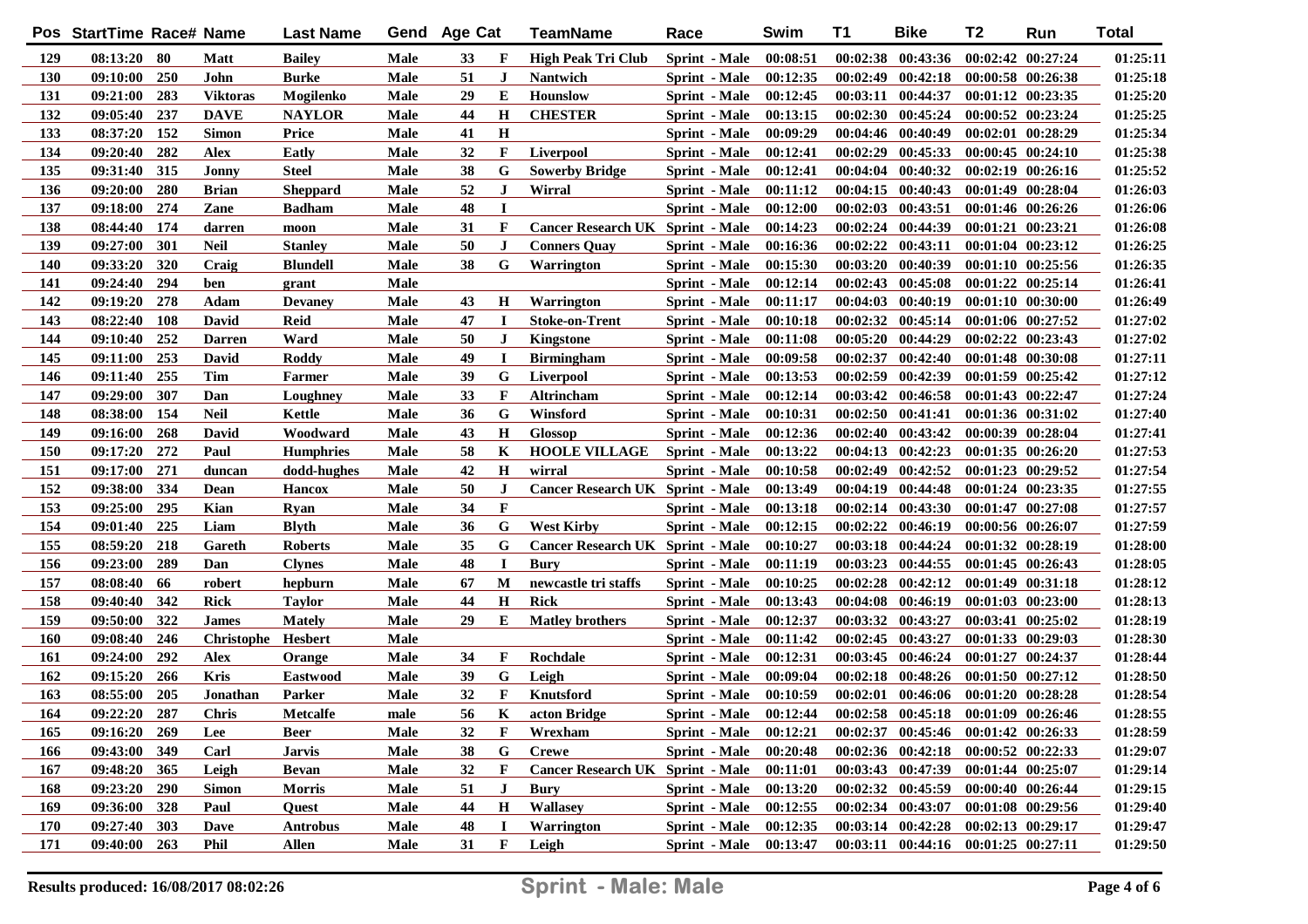|            | Pos StartTime Race# Name |            |                | <b>Last Name</b>  | Gend        | <b>Age Cat</b> |             | TeamName                                | Race                 | Swim     | T1       | <b>Bike</b>                                 | T2                | Run                   | <b>Total</b> |
|------------|--------------------------|------------|----------------|-------------------|-------------|----------------|-------------|-----------------------------------------|----------------------|----------|----------|---------------------------------------------|-------------------|-----------------------|--------------|
| 172        | 09:07:00 241             |            | Andrew         | Winton            | Male        | 46             | <b>I</b>    |                                         | Sprint - Male        | 00:12:48 |          | $00:02:51$ $00:43:48$                       |                   | 00:01:12 00:29:12     | 01:29:51     |
| 173        | 08:08:20                 | 65         | <b>Richard</b> | Keyte             | Male        | 26             | E           | <b>Birmingham</b>                       | Sprint - Male        | 00:05:20 |          | $00:09:51$ $00:41:50$                       |                   | 00:01:56 00:31:00     | 01:29:57     |
| 174        | 09:07:40                 | 243        | Patrick        | Melvin            | Male        |                |             |                                         | Sprint - Male        | 00:14:47 |          | 00:03:36 00:44:13                           |                   | $00:01:03$ $00:26:25$ | 01:30:04     |
| 175        | 09:55:20                 | 386        | <b>Andrew</b>  | <b>Sumner</b>     | Male        | 47             | $\bf{I}$    |                                         | Sprint - Male        | 00:11:12 |          | 00:02:51 00:50:11                           |                   | $00:01:24$ $00:24:26$ | 01:30:04     |
| 176        | 09:29:20                 | 308        | <b>Michael</b> | Ledgerton         | Male        | 51             | J           | <b>Sale</b>                             | Sprint - Male        | 00:11:23 |          | 00:02:58 00:49:52                           |                   | 00:02:16 00:24:08     | 01:30:37     |
| 177        | 09:37:40                 | 333        | <b>Huw</b>     | Jones             | Male        | 49             | $\mathbf I$ | <b>Stafford</b>                         | Sprint - Male        | 00:12:16 |          | 00:03:52 00:42:28                           |                   | 00:01:47 00:30:20     | 01:30:43     |
| 178        | 08:58:00                 | 214        | Andrew         | <b>Donaldson</b>  | Male        | 48             | $\mathbf I$ | Coventry                                | Sprint - Male        | 00:11:50 |          | 00:02:47 00:43:44                           |                   | 00:01:29 00:30:57     | 01:30:47     |
| 179        | 09:39:40                 | 264        | <b>Scott</b>   | <b>Briggs</b>     | Male        | 43             | $\mathbf H$ | Leigh                                   | Sprint - Male        | 00:17:48 |          | 00:02:53 00:43:23                           |                   | 00:01:39 00:25:07     | 01:30:50     |
| 180        | 09:04:40                 | 234        | anthony        | wilcox            | Male        |                |             | stockport                               | <b>Sprint</b> - Male | 00:11:23 |          | 00:02:56 00:43:25                           |                   | 00:01:45 00:31:56     | 01:31:25     |
| 181        | 09:12:00                 | 256        | <b>Huw</b>     | Davis             | Male        | 57             | K           | Knutsford                               | Sprint - Male        | 00:12:07 |          | 00:03:46 00:43:08                           |                   | 00:01:29 00:31:16     | 01:31:46     |
| 182        | 09:35:00                 | 325        | John           | <b>Hartley</b>    | <b>Male</b> |                |             |                                         | Sprint - Male        | 00:12:06 |          | 00:04:45 00:45:43                           |                   | 00:03:07 00:26:18     | 01:31:59     |
| 183        | 08:55:20                 | 206        | Caius          | <b>Durling</b>    | Male        | 30             | F           | <b>Market Drayton</b>                   | Sprint - Male        | 00:11:21 |          | $00:02:18$ $00:42:28$                       |                   | 00:00:58 00:35:07     | 01:32:12     |
| 184        | 09:33:40                 | 321        | <b>GARY</b>    | <b>LEVELL</b>     | Male        | 56             | K           | <b>NESTON</b>                           | <b>Sprint</b> - Male | 00:15:03 |          | 00:03:45 00:44:45                           |                   | $00:01:19$ $00:27:50$ | 01:32:42     |
| 185        | 09:04:00                 | 232        | <b>Tom</b>     | Cartwright        | Male        | 27             | Е           | <b>Manchester</b>                       | <b>Sprint</b> - Male | 00:10:08 |          | 00:04:20 00:50:37                           |                   | 00:01:53 00:25:45     | 01:32:43     |
| 186        | 09:26:40                 | 300        | Kai            | Samlofski         | Male        | 45             | I           | <b>Warrington</b>                       | <b>Sprint</b> - Male | 00:12:23 |          | 00:04:12 00:42:59                           |                   | 00:01:58 00:31:35     | 01:33:07     |
| 187        | 09:19:00                 | 277        | <b>Simon</b>   | <b>Redshaw</b>    | Male        | 51             | J           | <b>Malpas</b>                           | Sprint - Male        | 00:10:53 |          | 00:03:30 00:43:18                           |                   | 00:01:01 00:34:37     | 01:33:19     |
| 188        | 09:31:00                 | 313        | <b>Malcolm</b> | Sowerby           | Male        | 53             | J           | <b>Liverpool</b>                        | <b>Sprint</b> - Male | 00:13:55 |          | 00:03:28 00:48:10                           |                   | 00:01:56 00:25:58     | 01:33:27     |
| 189        | 09:52:40                 | 378        | <b>Steven</b>  | Johnston          | Male        | 41             | $\mathbf H$ | <b>Widnes</b>                           | <b>Sprint</b> - Male | 00:11:37 |          | 00:07:56 00:43:59                           |                   | 00:03:47 00:26:12     | 01:33:31     |
| <b>190</b> | 08:46:40                 | 180        | Dan            | Rice              | Male        | 24             | $\mathbf C$ | <b>Widnes</b>                           | <b>Sprint</b> - Male | 00:09:38 |          | 00:04:49 00:50:50                           |                   | 00:00:54 00:27:26     | 01:33:37     |
| 191        | 09:39:20                 | 338        | <b>Mark</b>    | <b>Maguire</b>    | Male        | 46             | I           | <b>Timperley</b>                        | <b>Sprint</b> - Male | 00:14:33 |          | $00:03:26$ $00:45:26$                       |                   | 00:01:32 00:28:41     | 01:33:38     |
| 192        | 09:28:00                 | 304        | David          | Smith             | Male        | 49             | $\mathbf I$ | <b>Crewe</b>                            | <b>Sprint</b> - Male | 00:14:09 |          | 00:03:59 00:48:06                           |                   | 00:00:51 00:26:51     | 01:33:56     |
| 193        | 09:20:20                 | 281        | Keith          | Ivens             | Male        | 42             | $\mathbf H$ | <b>Chester</b>                          | <b>Sprint</b> - Male | 00:11:22 |          | $00:04:32$ $00:52:01$                       |                   | 00:01:07 00:24:56     | 01:33:58     |
| 194        | 09:47:00                 | 361        | <b>Rhod</b>    | Perryman          | Male        | 28             | Е           | <b>Bridgwater</b>                       | <b>Sprint</b> - Male | 00:12:13 |          | 00:04:53 00:46:09                           |                   | 00:01:39 00:29:09     | 01:34:03     |
| 195        | 09:35:20                 | 326        | Les            | <b>Panther</b>    | Male        | 54             | J           | liverpool                               | <b>Sprint</b> - Male | 00:14:34 |          | $00:04:20$ $00:48:42$                       |                   | 00:00:59 00:25:39     | 01:34:14     |
| 196        | 09:00:40                 | 222        | <b>Simon</b>   | Buxton            | Male        | 50             | J           | Winsford                                | <b>Sprint</b> - Male | 00:11:31 |          | 00:03:39 00:47:00                           |                   | 00:01:25 00:30:49     | 01:34:24     |
| 197        | 09:51:40                 | 375        | Eddie          | brown             | Male        | 39             | G           | <b>Ellesmere Port</b>                   | <b>Sprint</b> - Male | 00:12:14 |          | 00:03:30 00:46:52                           |                   | 00:01:44 00:30:05     | 01:34:25     |
| 198        | 09:28:40                 | 306        | Ian            | Woodvine          | Male        | 50             | J           | <b>Cancer Research UK Sprint - Male</b> |                      | 00:11:29 |          | $00:07:05$ $00:44:27$                       |                   | 00:01:52 00:29:46     | 01:34:39     |
| 199        | 09:09:00                 | 247        | Tony           | Bray              | Male        |                |             |                                         | <b>Sprint</b> - Male | 00:12:59 |          | 00:03:44 00:45:58                           |                   | 00:01:31 00:31:01     | 01:35:13     |
| 200        | 09:13:00                 | 259        | Jonathan       | Green             | Male        | 50             | J           | <b>Cancer Research UK Sprint - Male</b> |                      | 00:14:16 |          | 00:04:19 00:48:15                           |                   | $00:00:55$ $00:27:50$ | 01:35:35     |
| 201        | 09:40:20                 | 248        | <b>Daniel</b>  | <b>Bolton</b>     | Male        |                |             |                                         | <b>Sprint</b> - Male | 00:18:39 | 00:03:32 | 00:47:11                                    |                   | $00:01:13$ $00:25:13$ | 01:35:48     |
| 202        | 09:32:40                 | 318        | <b>Steven</b>  | <b>Ball</b>       | Male        | 55             | K           | Wigan                                   | Sprint - Male        | 00:13:18 | 00:04:47 | 00:43:40                                    |                   | $00:02:05$ $00:32:10$ | 01:36:00     |
| 203        | 09:47:40                 | 363        | Adam           | <b>McGlory</b>    | Male        | 30             | F           | <b>Liverpool</b>                        | Sprint - Male        | 00:13:54 |          | 00:04:14 00:49:41                           |                   | 00:01:36 00:26:37     | 01:36:02     |
| 204        | 08:45:00                 | 175        | John           | Ewing             | Male        | 53             | J           | Warrington Cheshire Sprint - Male       |                      | 00:11:41 |          | 00:03:24 00:48:33                           |                   | 00:00:56 00:31:47     | 01:36:21     |
| 205        | 09:48:00                 | 364        | <b>Chris</b>   | <b>Chadwick</b>   | Male        | 31             | $\mathbf F$ | <b>Chester</b>                          | Sprint - Male        | 00:11:31 |          | 00:05:09 00:50:20                           |                   | 00:01:27 00:28:11     | 01:36:38     |
| 206        | 09:52:20                 | 377        | Carl           | <b>Kays</b>       | Male        | 41             | H           | <b>Widnes</b>                           | Sprint - Male        | 00:13:50 |          | $00:06:10$ $00:44:05$                       |                   | 00:03:33 00:29:18     | 01:36:56     |
| 207        | 09:46:00                 | 358        | Andrew         | Buck              | Male        | 21             | $\mathbf C$ | Cancer Research UK Sprint - Male        |                      | 00:14:07 |          | 00:03:33 00:50:21                           |                   | $00:01:02$ $00:28:00$ | 01:37:03     |
| 208        | 09:28:20 297             |            | phil           | fleetwood         | Male        | 46             | п           | <b>Fleetwood 5</b>                      | Sprint - Male        | 00:12:29 |          | $00:05:13$ $00:48:31$ $00:01:55$ $00:29:02$ |                   |                       | 01:37:10     |
| 209        | 09:36:20                 | 329        | <b>Shane</b>   | <b>Barber</b>     | Male        | 33             | F           | <b>Bolton</b>                           | Sprint - Male        | 00:14:13 |          | $00:03:35$ $00:51:17$                       |                   | $00:00:58$ $00:27:43$ | 01:37:46     |
| 210        | 09:44:40 354             |            | gareth         | smith             | Male        | 47             | I           | <b>Chester</b>                          | Sprint - Male        | 00:15:04 |          | $00:05:19$ $00:49:05$                       |                   | 00:01:10 00:27:29     | 01:38:07     |
| 211        | 09:49:40 369             |            | Craig          | <b>Malpus</b>     | Male        | 35             | G           | <b>Stockport</b>                        | Sprint - Male        | 00:16:16 |          | 00:05:00 00:48:39                           |                   | 00:29:48 00:01:27     | 01:38:16     |
| 212        | 09:36:40                 | <b>330</b> | Jonathan       | <b>Miles</b>      | Male        | 49             | I           | Knutsford Tri Club -                    | <b>Sprint</b> - Male | 00:15:22 |          | $00:03:47$ $00:48:26$                       |                   | $00:01:43$ $00:29:05$ | 01:38:23     |
| 213        | 09:43:20                 | 350        | <b>Richard</b> | <b>Birkenhead</b> | Male        | 35             | G           | <b>Team BG</b>                          | Sprint - Male        | 00:16:16 |          | $00:05:46$ $00:47:12$                       |                   | 00:01:11 00:28:31     | 01:38:56     |
| 214        | 09:24:20 293             |            | Dave           | <b>Molyneux</b>   | Male        | 52             | ${\bf J}$   | Nantwich                                | Sprint - Male        | 00:11:56 |          | $00:03:09$ $00:53:34$                       | 00:00:54 00:29:31 |                       | 01:39:04     |